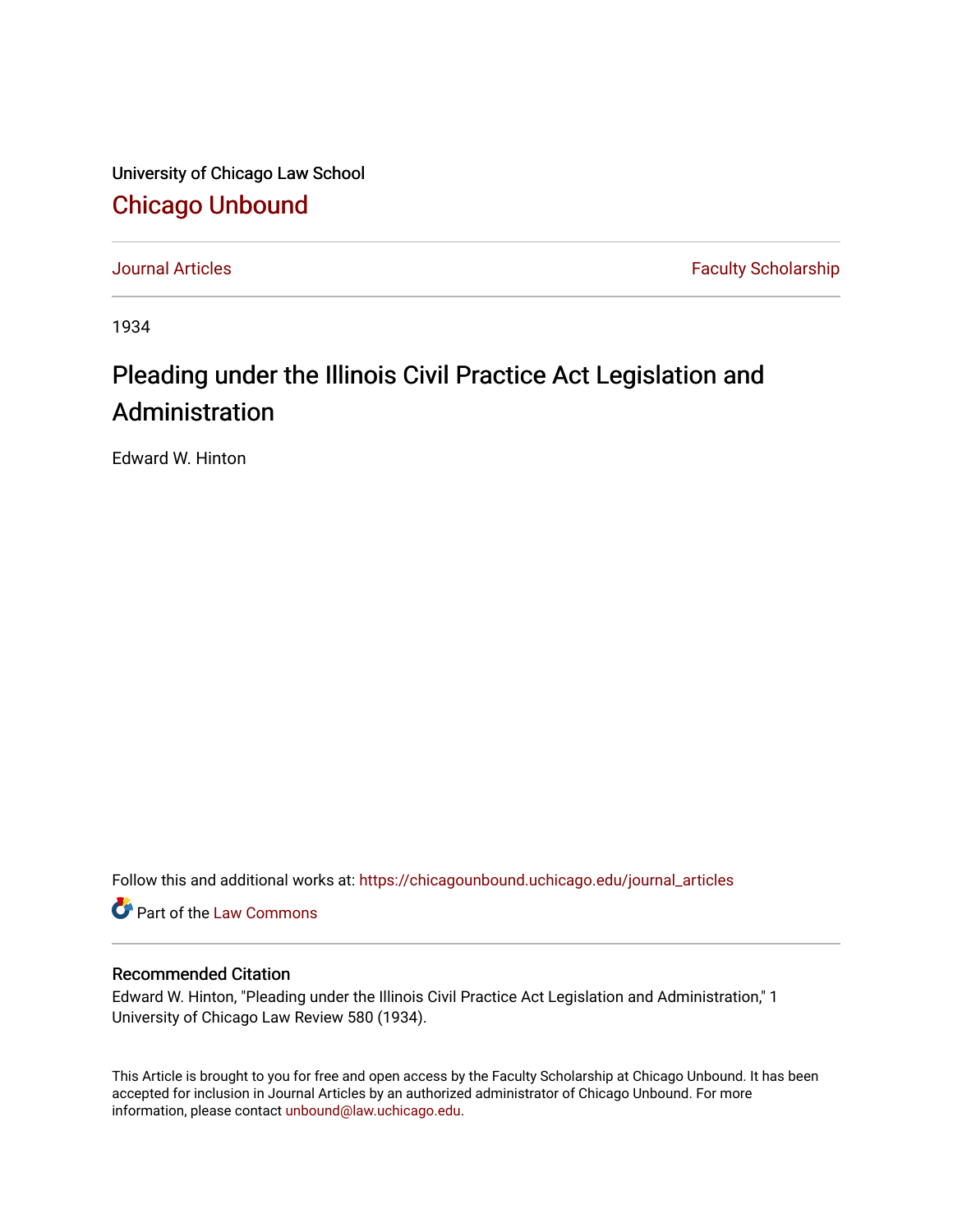## PLEADING UNDER THE ILLINOIS CIVIL PRACTICE ACT\*

## **EDWARD** W. **HINTON\*\***

**ECTION** 3<sup>1<sup>t</sup> of the recent Illinois Civil Practice Act<sup>2</sup> abolishes the</sup> common law forms of action, and discards as inappropriate the corresponding forms of pleadings. It provides, so far as possible, for a uniform system of pleading in actions at law and suits in equity.

Unlike the Field Code of New York, it does not attempt to do the impossible, that is, to abolish the distinction between legal and equitable actions. So long as law and equity co-exist, with appropriate actions to enforce the two classes of claims, with different methods of trial, there are inherent differences which can not be wiped out by legislative fiat.3

Throughout the Illinois Act there is constant recognition of the persisting differences between the two classes of action.

A uniform system of pleading applicable to both legal and equitable actions necessarily changes to some extent the forms and rules of pleading that formerly obtained, for admittedly the two systems differed in a number of particulars.

Section 32 of the new Act substitutes the Code complaint for the former bill in chancery and the former declaration at law. This complaint,<sup>4</sup> whether the action is legal or equitable, is to contain simply a plain and concise statement of the plaintiff's cause of action, and a demand' for the relief to which he deems himself entitled. The equity pleader will have little difficulty in framing a complaint for equitable relief under the new

**\*** This paper is a summary of an address delivered by the writer before a meeting of the Chicago Bar Association on January **25,** 1934. No attempt has been made to cite any considerable number of the cases on the various points.

**\*\*** James Parker Hall Professor of Law, the University of Chicago.

**I** C.P.A. **§** 31 (Forms of action.) (i) Neither the names heretofore used to distinguish the different ordinary actions at law, nor any formal requisites heretofore appertaining to the manner of pleading in such actions respectively, shall hereafter be deemed necessary or appropriate, and there shall be no distinctions respecting the manner of pleading between such actions at law and suits in equity, other than those specified in this Act and the rules adopted pursuant thereto; but this section shall not **be** deemed to affect in any way the substantial averments of fact necessary to state any cause of action either at law or in equity **.....**

2 Ill. Cahill's Rev. Stat. (1933), c. 11o.

**3** See.opinion of Selden, J., in Reubens v. Joel, **13** N.Y. 488 (1856).

**4** C.P.A. § 33 (Form of pleadings.) (i) All pleadings shall contain a plain and concise statement of the pleader's cause of action, counterclaim, defense, or reply **....**

**5** C.P.A. § 34 (Prayer for relief.) Every complaint and counterclaim shall contain specific prayers for the relief to which the pleader deems himself entitled **.....**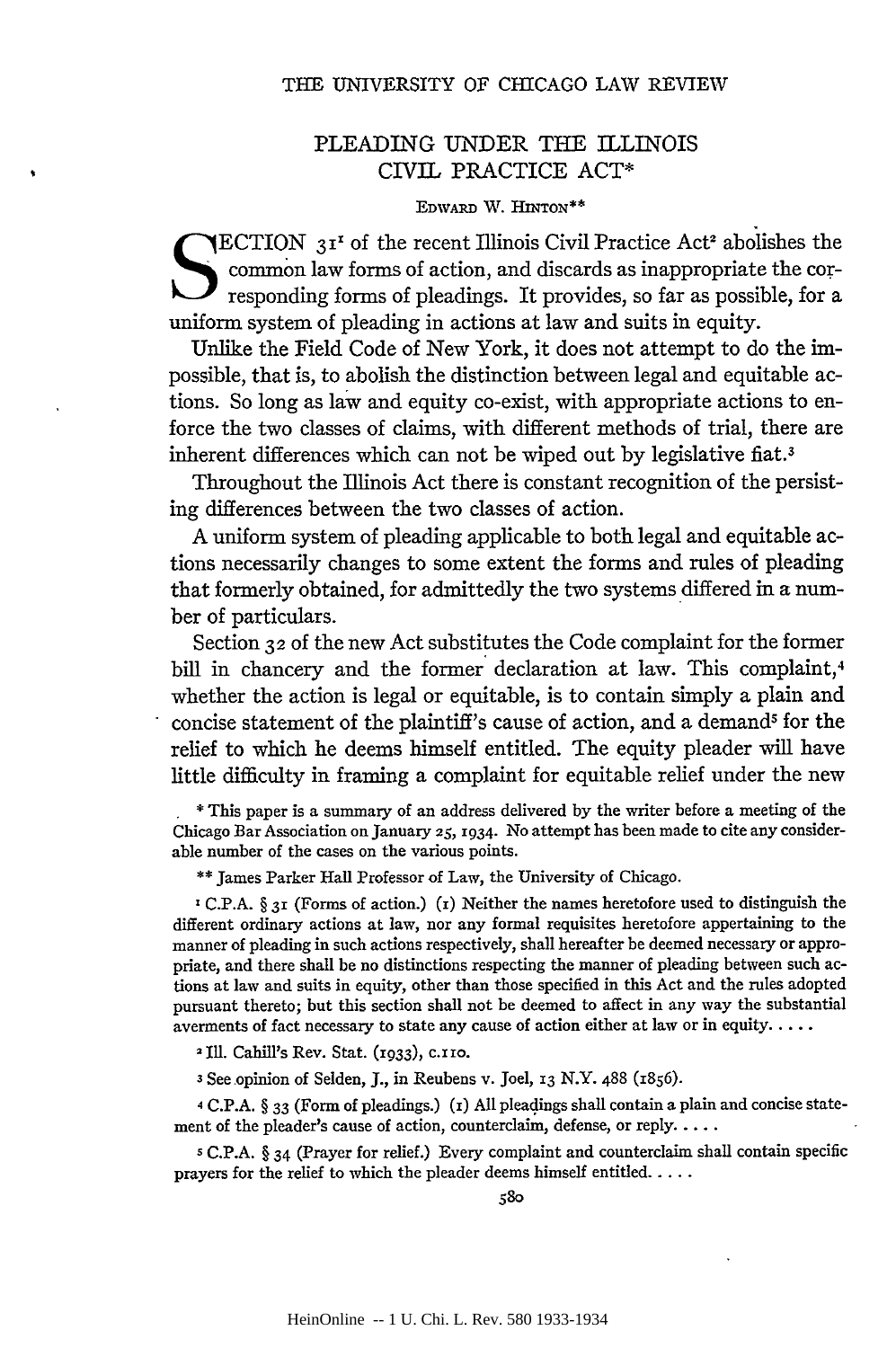rule. There never were any forms of action in equity, and hence their abolishment does not affect the pleading in equity cases. If we eliminate from the nine parts of the classic bill in equity all except the stating part and the prayer for relief, we have the essentials of a Code complaint. The formal address is not provided for and accordingly disappears. The same thing is true in regard to the introduction. If any allegations in reference to the parties are necessary, they will be incorporated in the statement of the cause of action as was done in declarations at law.

Charges of evidence have been eliminated because discovery is to be obtained by a different method. Charges to anticipate and avoid a defense are not longer necessary or proper<sup>6</sup> because a special replication is now available as in actions at law. The formal jurisdiction clause never served any useful<sup>7</sup> purpose, and has practically disappeared from the modern bill. It has no place in a Code complaint. If the substantial allegations do not disclose a case within the jurisdiction of equity, they are not helped by the pleader's bare assertion of the lack of an adequate remedy at law. The common conspiracy clause has long since disappeared in practice. The interrogatories have no place in a complaint for relief, because discovery is no longer obtained by the answer, except so far as an answer under oath to a verified complaint may be thought to give discovery by its explicit admissions required by Section **40.**

The prayer for process has not been provided for, and will naturally disappear as it has in other Code states. Process will issue as at law for the persons named as defendants in the caption.

The stating part of the bill was not always plain and frequently far from concise.

Lack of clarity was the fault of the pleader and not due to defects in the rules of equity pleading. Prolixity so often cumbering the bill at an earlier period frequently irritated the common law pleader who characterized it as a thrice told tale. But equity cases frequently arise out of complicated transactions, and an adequate statement of them can not be compressed into the limits of a declaration in trover or a common count in assumpsit. In short, the bill in equity, when stripped of its non-essentials, becomes the somewhat simpler Code complaint.

Nor will the equity pleader find many new difficulties on the problem of parties, because in the main the sections on parties are little more than reenactments of the ordinary equity rules with which he is familiar.

**6** Canfield v. Tobias, 2X Cal. 349 (1863).

7Goodwin v. Smith, **89 Me.** 5o6, **36** Atl. **997 (1897);** Boutwell v. Champlain Realty **Co., 89 Vt.** *8o,* 94 **Ad. io8** (1914).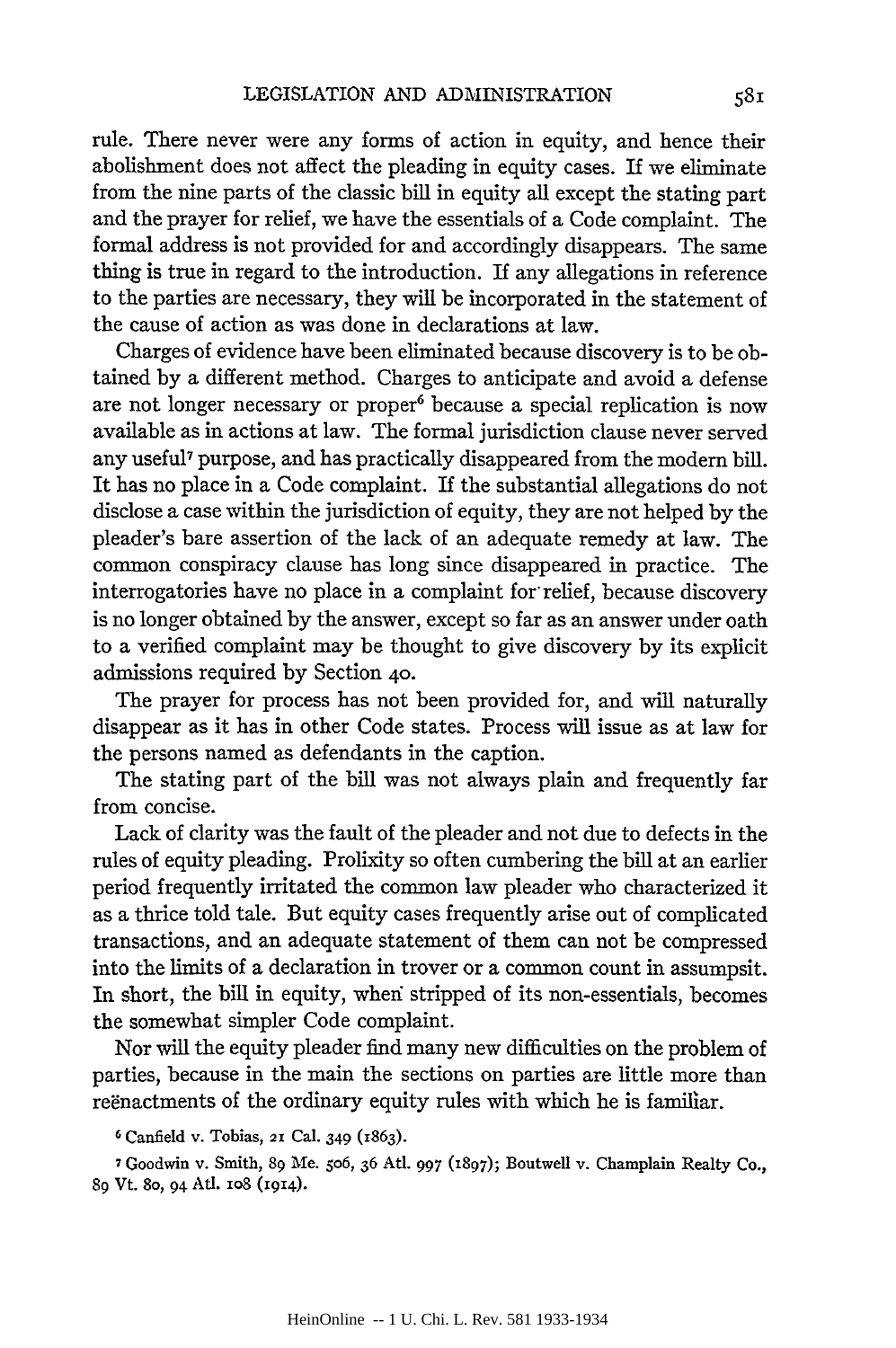Neither the Act nor the Rules undertake to define necessary or indispensable parties. Such question must be determined by the old practice, whatever it was.

The provisions of Section **25,** that, "Where a complete determination of the controversy can not be had without the presence of other parties, the court may direct them to be brought in," merely restates a doctrine with which equity pleaders have been familiar since the days of Lord Hardwicke.

The provisions of Section **23** on the joinder of plaintiffs that, "All persons may join in one action as plaintiffs, in whom any right to relief in respect of or arising out of the same transaction or series of transactions is alleged to exist, whether jointly, severally or in the alternative, where if such persons had brought separate actions any common question of law or fact would arise," is new in phraseology, but contains very little that is new in substance.

Where the right to relief was joint, joinder was always proper, and necessary8 except where the refusal of one to join forced the others to make him a defendant. The case of complainants with several rights to relief growing out of the same transaction or series of transactions and involving common questions of law or fact which it was desirable to settle in one action rather than in several, finds abundant illustration in the familiar joinder of judgment creditors<sup>9</sup> in one suit to set aside a fraudulent conveyance and apply the property to the satisfaction of their respective demands, or in the joinder of separate creditors<sup>to</sup> to obtain a receivership of an insolvent corporation.

We have long been accustomed to the joinder of separate<sup>11</sup> property owners in a suit to abate a common nuisance, or prevent the pollution or diversion of water.

Such cases clearly fall within the terms of the statute-the claims to relief are several. Each could maintain a separate suit. The claims have a common origin, in the fraud of the debtor, the insolvency of the corporation, or the creation or continuance of the nuisance. There can be little doubt but that wherever joinder of persons with several rights was per-

**8** Stafford v. City of London, i P. Williams 428 (Ch. x718); Lowev. Morgan, i Bro. C.C. 368 **(Ch.** 1784).

**9** Brinkerhoff v. Brown, 6 John. Ch. (N.Y.) **139 (1822);** Gates v. Boomer, **17** Wis. 455 (1863).

lo Robinson v. Smith, 3 Paige (N.Y.) 222 **(1832).**

**<sup>11</sup>**Rowbotham v. Jones, 47 N. J. Eq. 337, 2o AtI. **731 (I89O);** Strobel v. Kerr Salt Co., x64 N.Y. **303,** *58* N.E. **142** (igoo); Reid v. Gifford, Hopk. Ch. (N.Y.) 416 (r825); Murray v. Hay, i Barb. **Ch.** (N.Y.) *59* (1845).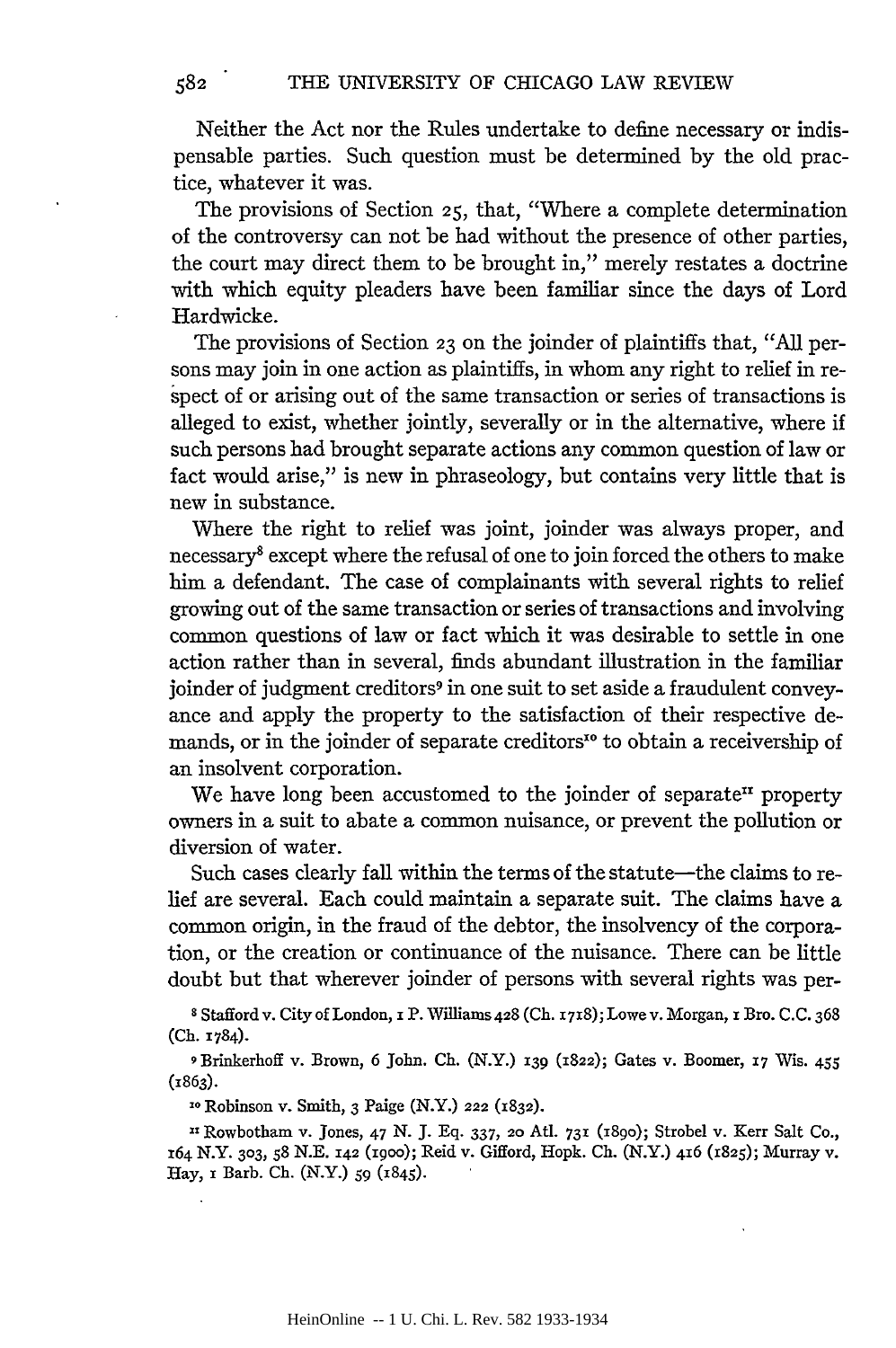missible under the old system, it is equally permissible under the Civil Practice Act. And conversely it seems probable that where a joinder was not permissible under the old system, it will not be permissible under the new, because the Act adopts the limitation of a common question which was evolved by the equity courts. The history of the New York Code and of the English rules shows that courts accustomed to the former equity rules and impressed with the practical considerations upon which they were based were not inclined to depart from them where the language of the statute did not clearly force an innovation. The joinder of persons claiming in the alternative seems to be new, and the decisions under similar provisions are too few to enable us to predict the proper application.

Section 24 on the joinder of defendants places them in three categories.

i. Any person may be made a defendant who is alleged to have or claim an interest in the controversy. This is familiar to the equity pleader. Such claimants were always proper parties, and sometimes necessary, depending on the nature of the claim and whether conceded or disputed, and what was sought to be accomplished by the suit. The questions involved here and the rules for their solution are beyond the scope of this paper.

2. Any person may be made a defendant who is necessary for a complete determination of any question involved in the suit. This is the old and familiar problem of necessary or indispensable parties. The Civil Practice Act has adopted the preexisting rules.

**3.** Any person may be made a defendant against whom a claim is asserted, whether jointly, severally or in the alternative, arising out of the same transaction, etc.

The language here is strange, but as applied to equity cases, there seems to be little change. If persons were jointly<sup>12</sup> liable it was as necessary to join them in a suit in equity as it was at law.

Equity always permitted the joinder of persons severally liable in a proper case, and sometimes required it.

We are familiar with suits to enforce the separate liabilities of stockholders,<sup>13</sup> or of persons separately liable for contribution. Their liabilities arose out of the same transaction or series of transactions. In the tort field we have the familiar case of suits to enjoin persons separately and independently 4 polluting a stream. It may be difficult to say that the liabilities here arose out of the same transaction or series of transactions, but

12 Darwent v. Walton, 2 Atk. *5io* **(Ch.** 1742).

**'3** Hatch v. Dana, **Iox U.S. 205, 25 L.Ed. 885 (1879);** Dunston v. Hoptonic Co., **83** Mich. **372,** 47 **N.,. 322** (189o).

**'4** Lockwood Co. v. Lawrence, **77** Me. **297** (1885); State ex. rel. Federal Lead Co. v. Dearing, 244 **Mo. 25, 148** S.W. **6x8** (1912).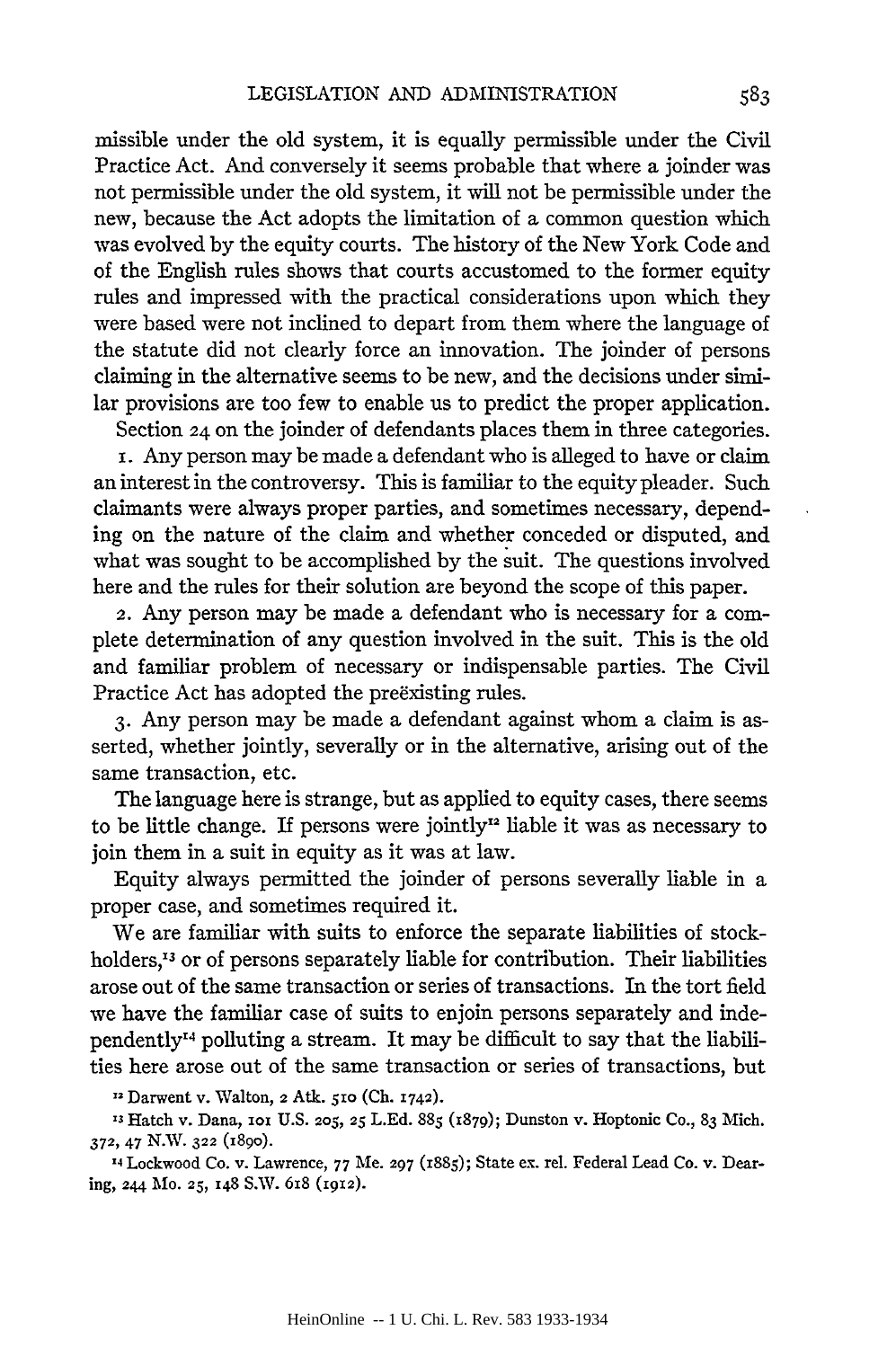courts of equity permitted joinder because it was practically desirable to determine once and for all the actual condition of the stream, and the responsibility for its polution, with all of the alleged tort-feasors before the court, instead of separately, since the inevitable attempt to shift responsibility would force a consideration of the conduct of each.

If cases where joinder has long been recognized as proper and desirable do not readily fit's into one of the categories of Section 24, it will doubtless be pointed out that Section 24 was not designed to restrict permissive joinder sanctioned by the former practice.

Does Section 24 permit a joinder of defendants in equity cases where a joinder would not have been possible under the former system? That question can not be answered at the present time. If, in any given cases, the court can see positive advantage in joinder as compared with the probable complications likely to, arise, the language is loose enough to permit an extension of the rules of joinder. If the disadvantages outweigh the probable advantage the court will not be forced to go against its practical judgment.

Little difficulty may be expected in the defensive pleading. The demurrer has been abolished in name and the general demurrer has been abolished in fact. Section 45 provides that all defects in pleading heretofore attacked by demurrer shall be attacked by motion, which shall point out specifically the defects complained of. Pleas in abatement may be set up as formerly, or they may be incorporated in the answer.

All other defenses are to be made by answer, except that a defendant may make certain specified defenses by motion and affidavits under Section 48. Much learning on the subject of pleas becomes useless. The courts will no longer struggle with vexed questions as to when a plea requires a supporting answer, and when an answer overrules a plea.

There never was a general issue in equity pleading, and its abolishment works no change. The requirement that the answer admit or deny specifically each allegation of the complaint is not a novelty in equity pleading. But the pleader should remember that a failure to deny or to deny sufficiently now operates as a constructive admission<sup>16</sup> as at law. The requirement that affirmative defenses be specifically pleaded has always been the equity rule.

**is** It might be difficult to fit into this classification such a case as Mayor of York v. Pilkington, **i** Atk. **282** (Ch. **1737)** (defendants severally and independently interfering with an alleged prescriptive right of the complainants), or Seattle Taxicab Co. v. De Jarlais, *135* Wash. **6o, 236** Pac. **785** (1925), commented on in **20 Ill.** Law Rev. 294 (1925) (suit to restrain defendants from independent similar acts of unfair competition).

**16** See **C.P.A.** § 40(2), that every allegation not explicitly denied shall be deemed admitted.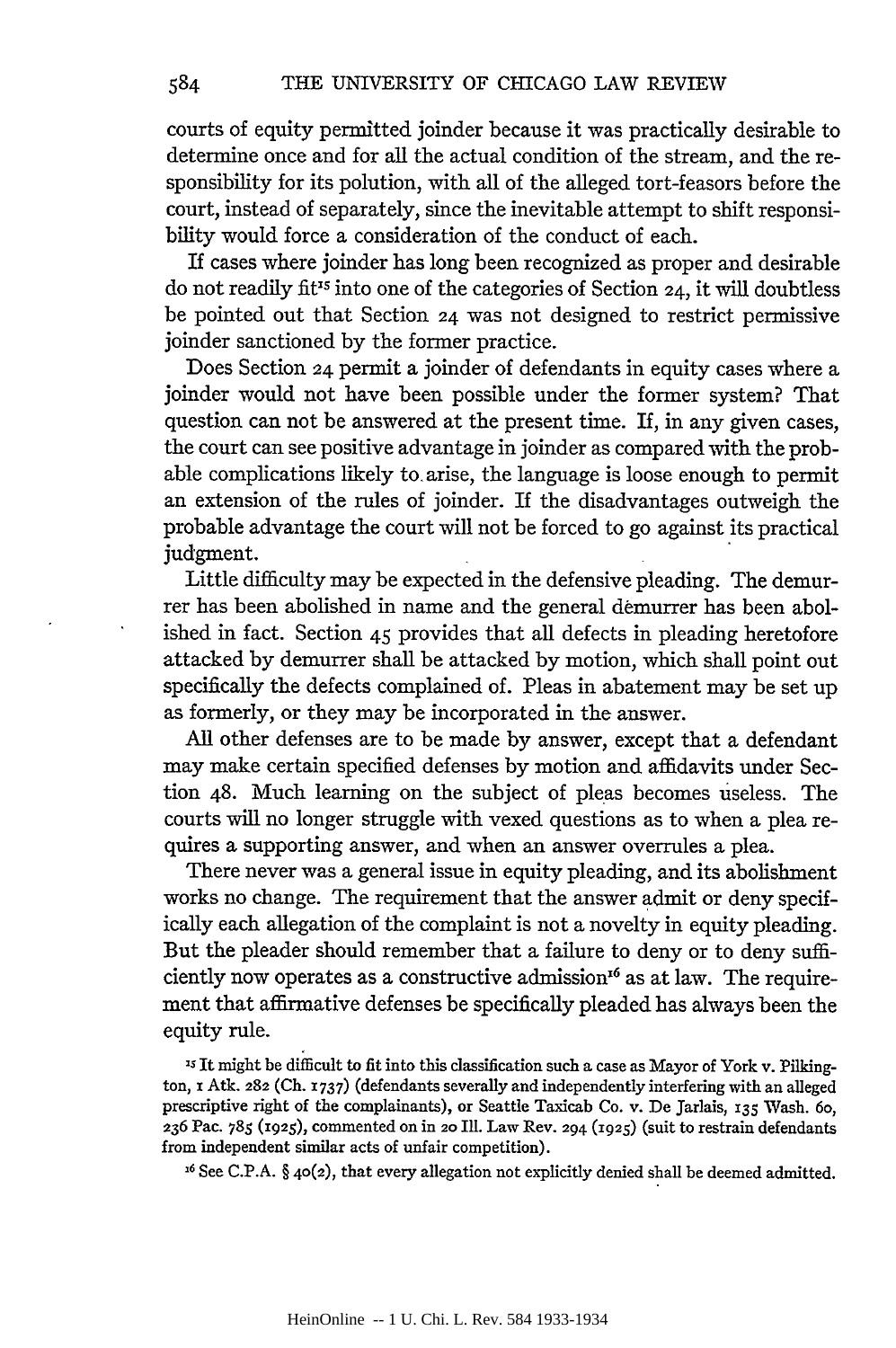The cross-bill becomes the Code counterclaim, which need not be germane to the complaint, because Section 38 permits any cross-demand of whatsoever nature, whether legal or equitable, to be set up in any action.

The old controversy as to whether the cross-bill was germane to the bill will cease to cause trouble, though there can be little practical advantage in interposing a counterclaim which has no relation to, and can not affect, the claim set up in the complaint. The general replication disappears and a special reply takes its place as at law.

Thus the new equity pleading is undoubtedly simplified. The defendant loses one advantage-he can not obtain a dismissal of the complaint for want of equity if it states a sufficient case at law. If the objection can not be cured by amendment, the case will be transferred to the law side.

At law some of the changes are more startling to the common law pleader. A fairly competent pleader should find no difficulty in framing a good complaint at law.

The abolishment of forms of action frees him from any risk in the selection of the appropriate form of action, but it does not obviate the necessity of a correct analysis of his case. It is just as necessary today as formerly to determine the elements essential to any given liability, because these must be stated if he would enforce *that* liability. The Code does not authorize a recovery on an unpleaded<sup>17</sup> cause of action.

If he would recover damages for the breach of a contract, he must state in substance whatever it would have been necessary to state in a corresponding declaration in'8 special assumpsit.

If. he would recover damages for a personal injury caused by the defendant's negligence, he must state in substance whatever it would have been necessary to state in a corresponding declaration in an action on the case.<sup>19</sup> This follows clearly from the provision in Section  $3<sub>I</sub>$  abolishing forms of action: "This section shall not be deemed to affect in any way the substantial averments of fact necessary to state any cause of action either at law or in equity."

A multitude of decisions from other Code states show that the expression, "averments of fact," is to be understood in a common-law sense;

**17** Owen v. Meade, io4 Cal. 179, 37 Pac. **923** (894); Miller v. Hallock, **9** Col. *55i,* **13** Pac. **<sup>541</sup>**(i886); Tardieu v. Connecticut Co., **113** Conn. 94, i54 Atl. **173** (93i); U.S. Rubber Co. v. Grigsby, **113** Neb. **695, 2o4** N.W. **817** (19 25);Walrathv. Hanover Fire Ins. Co., 216 N.Y. **220,** iio N.E. 426 (i915); Jackson v. Strong, 222 N.Y. 149, xx8 N.E. 512 **(1917).**

**is** Hill v. Barrett, 14 B. Mon. (Ky.) 83 (1853); McCanmon v. Kaiser, 218 N.Y. 46, *112* N.E. **572** (igi6).

**19** Brinkmeier v. Mo. Pac. Ry., 224 U.S. 268, **32** Sup. Ct. 412, **56** L.Ed. 758 (1912).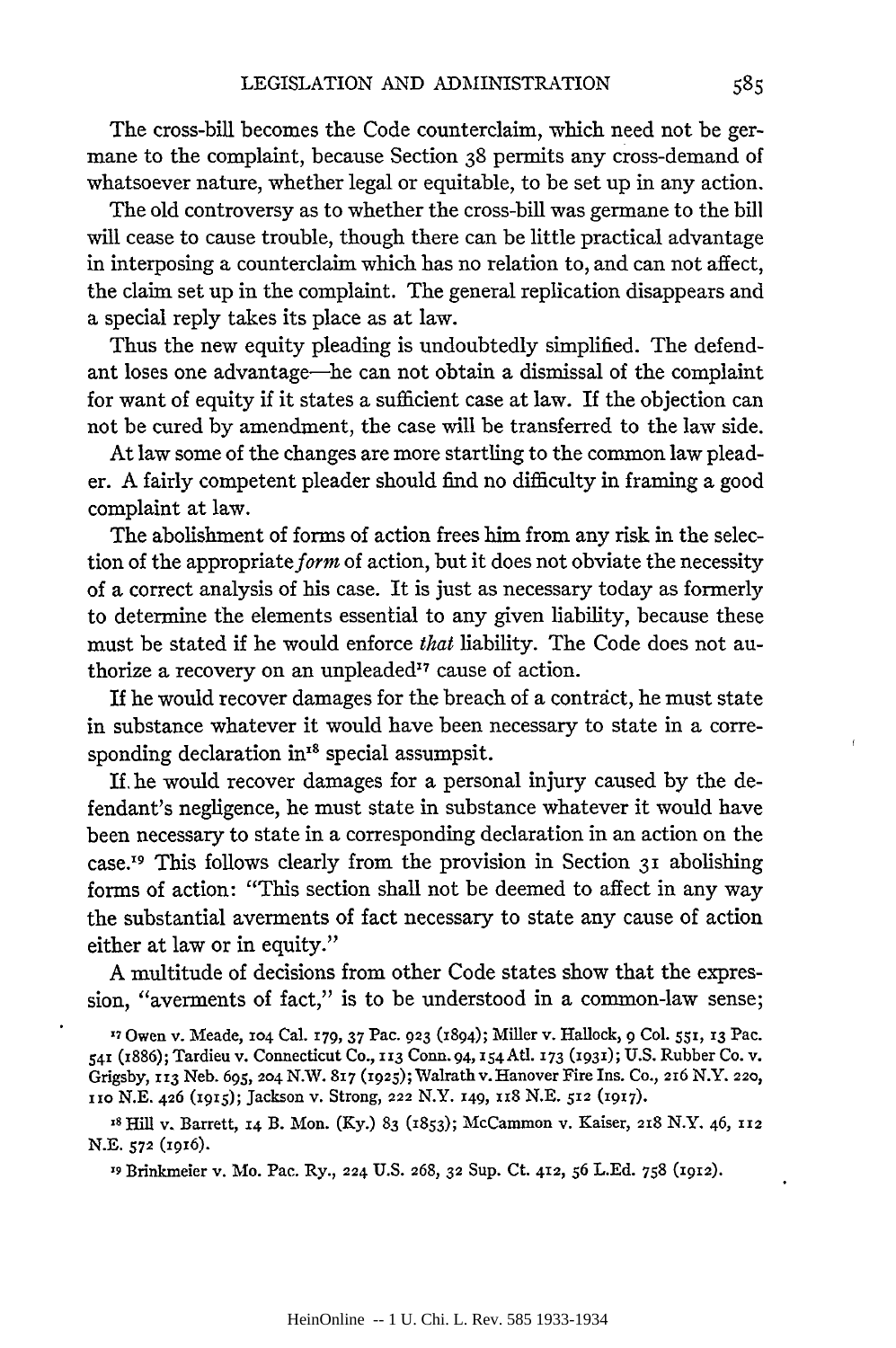that is, if an allegation was regarded as a statement of fact<sup>20</sup> for purposes of pleading under the older system, in general, it will be so regarded undel the new system, although analysis may clearly show it to be the legal result of unstated facts, as when we allege that A and B are husband and wife, or that A executed and delivered a deed to B whereby etc.

The abolishment of forms of action may help out a bad analysis of the case, as where the pleader attempts to state the elements of one sort of liability, and actually states another. Such a mistake might have been fatal under the former system. Formerly if the pleader brought an action on the case his declaration must state a case of tort liability, and failing in that, it was not helped by a sufficient statement of a breach of contract.<sup>21</sup>

Under the new system, the sufficiency of the pleading is not affected by an ineffective attempt to state a particular cause of action, if its allegations amount to a sufficient statement of *some* cause of action. For example, an ineffective attempt to state a case of trespass to land with matters in aggravation of damages has been sustained as a complaint for conver**sion.22** An ineffective attempt to state a cause of action for conversion of money has been sustained as a complaint for money had and received.<sup>23</sup> A complaint framed for specific performance has been sustained as an action at law for breach of contract.<sup>24</sup> Misconceived complaints may furnish difficult problems of construction, but that can not be avoided. We have always had such. problems in equity pleading where a bill framed on an erroneous theory might be sustained on some other theory.

The requirement that the complaint in an action at law contain a demand for relief is ordinarily a matter of form,<sup>25</sup> because the nature of the judgment is fixed by the claim.

20 Payne v. Treadwell, 16 Cal. **220** (i86o); Clark v. C.M. & St.P. Ry., 28 Minn. **69,** *9* N.W. 75 (i881); Kuhl v. Ins. Co., **112** Minn. **197, 127** N.W. **628** (igio); Savage v. Public Service Ry. Co., *95* N.J.L. 432, **113** Atl. 252 (1921); California Packing Co. v. Kelly Storage Co., **228** N.Y. 49, **126** N.E. **269** (1920); Grannis v. Hooker, 29 Wis. *65* (1871).

**21** Corbett v. Packington, 6 Barn. & Cress. 268 (K.B. **1827).**

McGonigle v. Atchison, 33 Kan. **726,** 7 Pac. *55o* (i885); Swift v. James, *50* Wis. **540,** 7 N.W. 656 (i88o); Bruheim v. Stratton, 145 Wis. **271, 129** N.W. **1092 (IgII);** contra, Ellenwood v. Marietta Chair Co., **158** U.S. **105, 15** Sup. Ct. **771,** 39 LEd. **913** (1895).

**<sup>23</sup>**Greentree v. Rosenstock, 6x N.Y. 583 **(1875).**

**24** Barlow v. Scott, 24 N.Y. **40** (1861); Wachowski v. Lutz, **184** Wis. 584, **2oi** N.W. 234 (1924).

2s In the case of an ambiguous complaint where the same allegations of fact would sustain either a legal or an equitable action, the demand for relief may serve to characterize the action, People ex. rel. v. District Court, **70** Col. **500,** 202 Pac. **714** (1921); Cobb v. Smith, **23** Wis. **261** (i868). The last clause of C.P.A. § 34 that, "Except in case of default, the prayer for relief shall not be deemed to limit the relief obtainable .... *,"* seems to limit the pleader to the relief demanded in such cases. On this problem see Clapp v. McCabe, *155* N.Y. **525,** *5o N.* E. 274 f1898).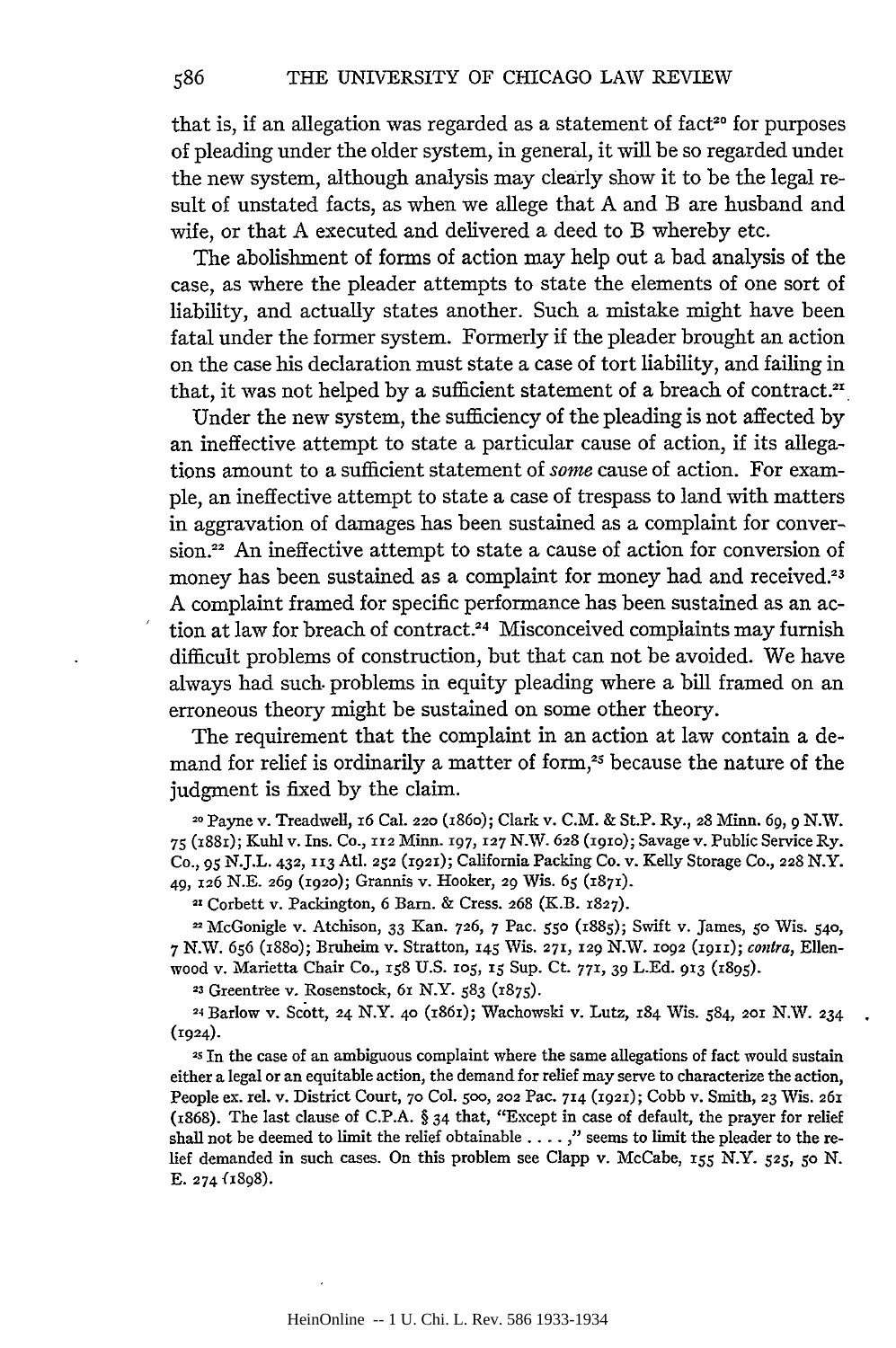In the great majority of cases at law problems as to parties must be settled by the old rules.<sup>26</sup> If it was formerly necessary to join two or more persons as plaintiffs because the right of action was joint, the same necessity still exists. If it was formerly necessary to join two or more persons as defendants because the liability was joint the requirement has not been changed. If it was formerly permissible to sue two or more persons jointly or severally, the same alternatives continue. But Sections **23** and 24 do permit a joinder of plaintiffs and defendants in legal actions which was not possible before. This can be illustrated by a few cases. Several persons injured by the same accident<sup>27</sup> have been permitted to join as plaintiffs in an action for damages, because their claims arose out of the same transaction and involved common questions of fact. Persons severally defraud $ed^{28}$  by the same prospectus have been permitted to join on the same theory.

Persons severally<sup>29</sup> liable on the same instrument have been joined as defendants, even where liable on separate<sup>30</sup> instruments, as in the case of separate insurers issuing policies covering the same property.

The joinder of defendants liable in the alternative has always existed in tort actions in fact, though not in form. We alleged that A and B did thus and so, and recovered against one if we proved him guilty. Permissive joinder in actions at law under Sections **23** and 24 is too broad a field for adequate<sup>31</sup> treatment here. The joinder of counts in the complaint is unrestricted except by such limitation as may be implied in the ections on venue and in the sections on joinder of parties.

Defensive pleading may make more trouble for the common law pleader.

A motion has been substituted for the demurrer, and is available to reach any objection to a pleading for which a demurrer could have been used.

**26** There are no provisions in the article on Parties (C.P.A. Art. V) attempting to define or specify what persons must join as plaintiffs or be joined as defendants. Accordingly, as declared by § **i** of the Act, the common law is to govern.

**27** Metropolitan Casualty Co. v. Ry., 94 N.J.L. **236, 1o9** At. 743 **(1920);** Spetler v. Jogel Realty Co., **224** App. Div. **612, 231** N.Y.S. **517** (1928).

**28** Akely v. Kinnicutt, **238** N.Y. 466, 144 N.E. **682** (1924); Drincqbier v. Wood, [1899] x Ch. **393.** Such a joinder was permitted under the former equity practice. Roder v. Bristol Land Co., 94 Va. 766, **27** S.E. **590** (1897).

**29** In Illinois the Negotiable Instruments Act (§ 6) has long permitted the joinder of defendants severally liable on a negotiable instrument.

**<sup>30</sup>**Bossak v. Surety Co., *2o5* App. Div. **707, 200** N.Y.S. **148** (1923).

**31** Some light is thrown on the problem of the joinder of defendants on the basis of alternative liability by Ader v. Blau, **241** N.Y. 7, **148** N.E. **771** (1925) and Payne v. Bristol Time Riecorder Co., **[1921]** 2 K.B. **i.** See also Hinton, An American Experiment with the English Rules of Court, **20** Ill. L.Rev. 533 (1926).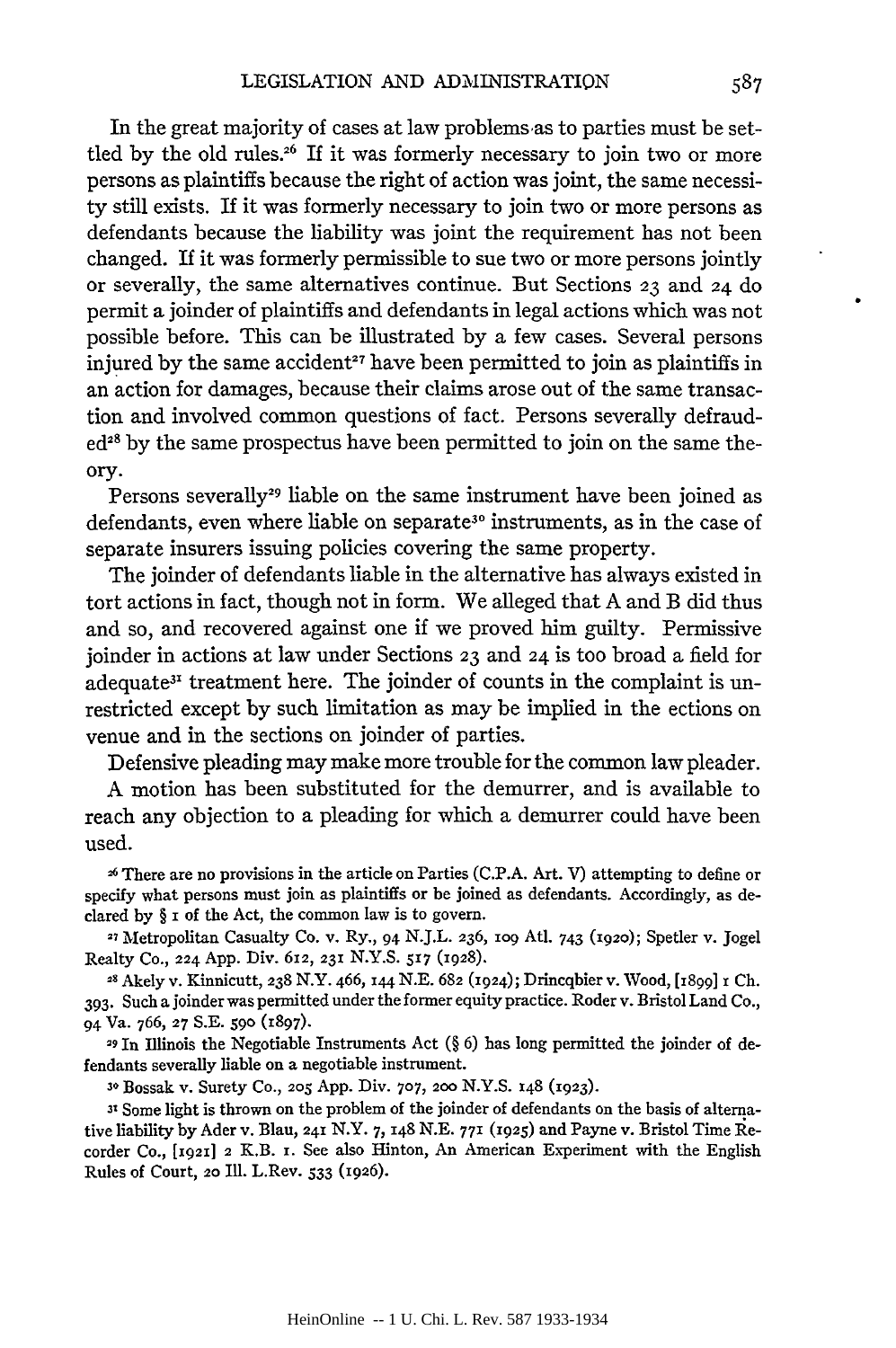Nice questions as to whether it should be general or special disappear, because the motion is required to point out the defect specifically, whether it is one of form or substance. The only vestige of the general demurrer is found in cases where the motion substitute is carried back to a prior pleading. Pleas in abatement my be used as formerly, but without danger, because a judgment of *respondeat ouster* is to be given in all<sup>32</sup> cases where they are not sustained.

Under Section 43 defenses in abatement may be joined in the answer with defenses in bar, though separate trials may be necessary.

Under Section 48 certain specified defenses may be made by motion and affidavits, though it may be inadvisable to do so because a trial on affidavits is frequently unsatisfactory.

Section **40** deprives the defendant of that most convenient plea, the general issue, and substitutes a specific denial of each allegation not admitted. It frequently requires some thought and analysis to frame a good specific denial, as can be seen from the older cases when specific and special traverses were more generally used.

Allegations usually contain some immaterial matters. A denial in the exact language of the allegation may result in an implied admission. A denial that on a certain day D assaulted P as a matter of logic simply denies the coincidence of the time and the act. By the ordinary rules of construction it is not taken as a denial of the act, but of the time<sup>33</sup> of its occurrence. The defensive pleader will have occasion to brush up some forgotten learning on the subject of the negative pregnant. The Code expressly condemns evasive denials which do not meet the substance of the allegation.

The requirement in Section 43 of a statement of the facts constituting any affirmative defense may give the pleader difficulty because it can not be consistently applied to any system of pleading which permits a pleading of conclusions.

This may be illustrated by the difference in pleading the same defense to an action of trespass and an action of trover. If an officer sued in trespass for taking the plaintiff's goods wished to make the defense of seizure under process, he must plead it specially<sup>34</sup> because he thereby admitted and justified the taking. If he was sued in trover for the same taking, he

**32 C.P.A.** § 5o(4) **A** judgment for the plaintiff on an issue as to the truth of any defense in abatement shall be that the defendant answer over.

**33** Hanson.v. Lehman, 18 Neb. 564, **26** N.W. 249 (i886); Schaetzel v. Germantown Ins. **Co.** 22 **Wis. 412 (x868); Brown** v. Johnson, 2 **Mod. i45 (K.B.** 1678); Merril v. Josselyn, **io** Mod. 147 **(Q.B. 1713).**

34 Olsen **v.** Upsahl, **69 Ill. 273 (1873).**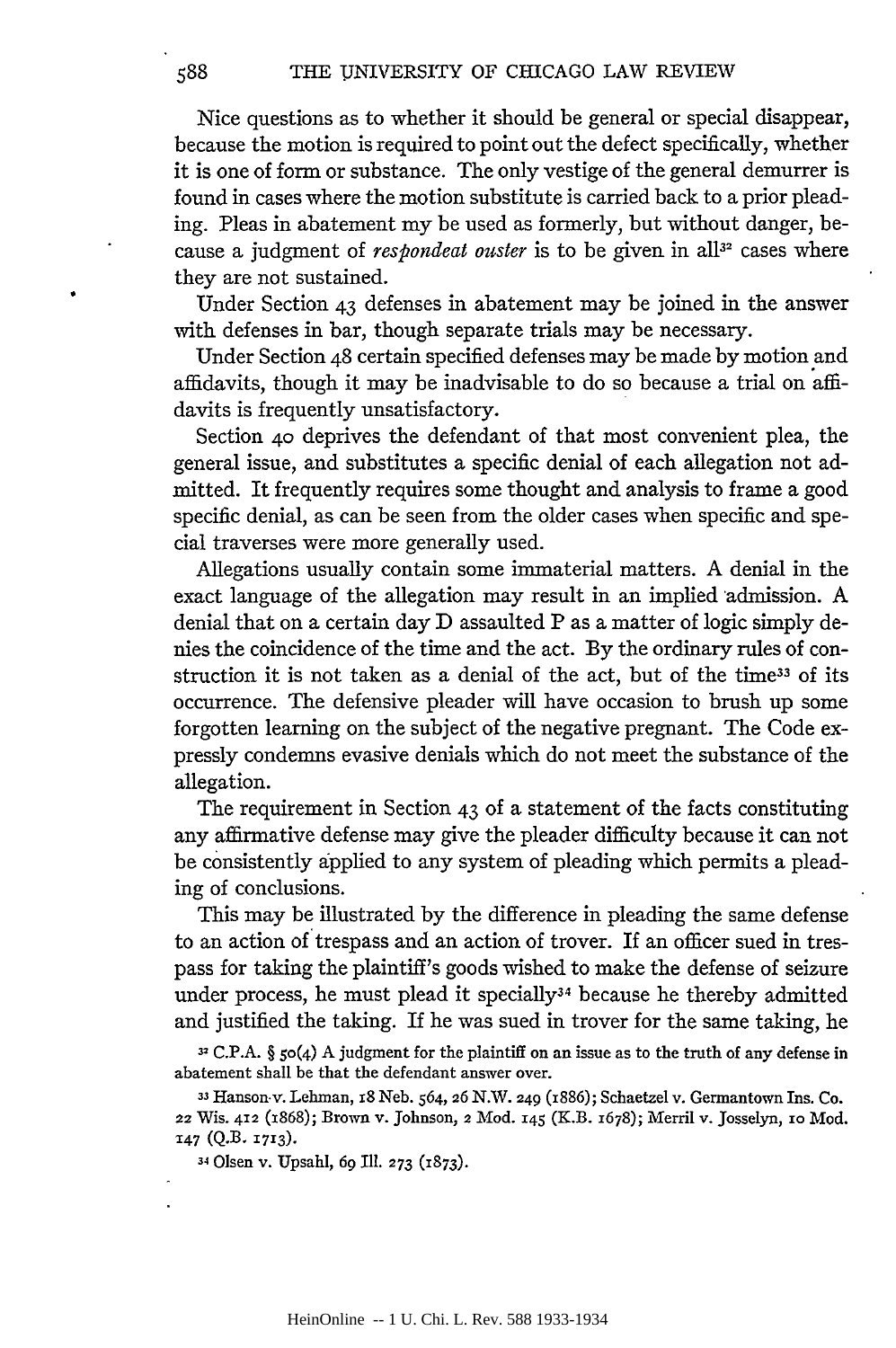was not permitted<sup>35</sup> to plead specially, because it would amount to an argumentative denial of the conversion. The allegation of taking was approximately a statement of fact, and hence could be confessed and avoided by the assertion of other facts. The allegation of conversion was a conclusion, and if confessed could not be avoided. And yet the real issue was the same in both cases.

Where a defendant in ejectment relied on adverse possession to defeat a regular chain of paper title in the plaintiff, he was actually invoking an affirmative defense because he was not disputing the facts on which the plaintiff based his claim, but avoiding their effect by additional facts. But the defendant would not have been permitted<sup>36</sup> to plead adverse possession specially because it amounted to a denial of the plaintiff's "title."

Section 43 gives a number of examples of affirmative defenses such as payment, release, fraud, statute of frauds, etc., which were generally recognized as such by cases holding that it was permissible to plead them specially if the defendant preferred that course instead of proving them under the general issue.

It is hard to see anything affirmative in some of the defenses mentioned in Section 43, such as non-delivery and want of consideration. If the complaint must allege delivery, non-delivery would seem to be a mere denial. Where the complaint alleges that P delivered, a denial that P delivered would seem to serve the purpose as well as an allegation that P failed to deliver.

A large field of uncertainty has been created by the last clause in Section 43, requiring a statement of any defense, whether affirmative or not, which if not expressly stated would be likely to take the adverse party by surprise. I might hazard a guess that it might be applied to cases where the complaint states a conclusion and a denial of the conclusion would not indicate the real issue. For example, a conclusion that A is the wife of B might be destroyed by proof that no marriage in fact ever took place, or that the marriage was bigamous. It might be thought that the plaintiff might be taken by surprise<sup>37</sup> by the latter contention if it were not stated.

**35** Hartford v. Jones, **3** Salk. 366 (K.B. 1699).

**36** Warren v. Jacksonville, *15* Ill. **236** (1853); Gallagher v. McNutt, 3 Serg. & R. (Pa.) **409** (1817); Ill. Cahill's Rev. Stat. **(1933)** c. 45, § **19.**

Under the requirement of the ordinary code that new matter in defense be specially pleaded, a defendant may still prove adverse possession under a general denial, Phillips v. Hagart, **113** Cal. *552, 45* Pac. 843 (1896); Stocker v. Green, 94 Mo. **280, 7** S.W. **279** (1887); Oldig v. Fisk, *53* Neb. 156, **73** N.W. 66i (897).

**37** A good illustration of the surprising discrepancy between the apparent issue made by a denial of a pleadable conclusion and the actual issue is furnished by the case of Johnson v. Oswald, **38** Minn. **550, 38** N.W. **630** (i888). The complaint alleged that *P* was the owner and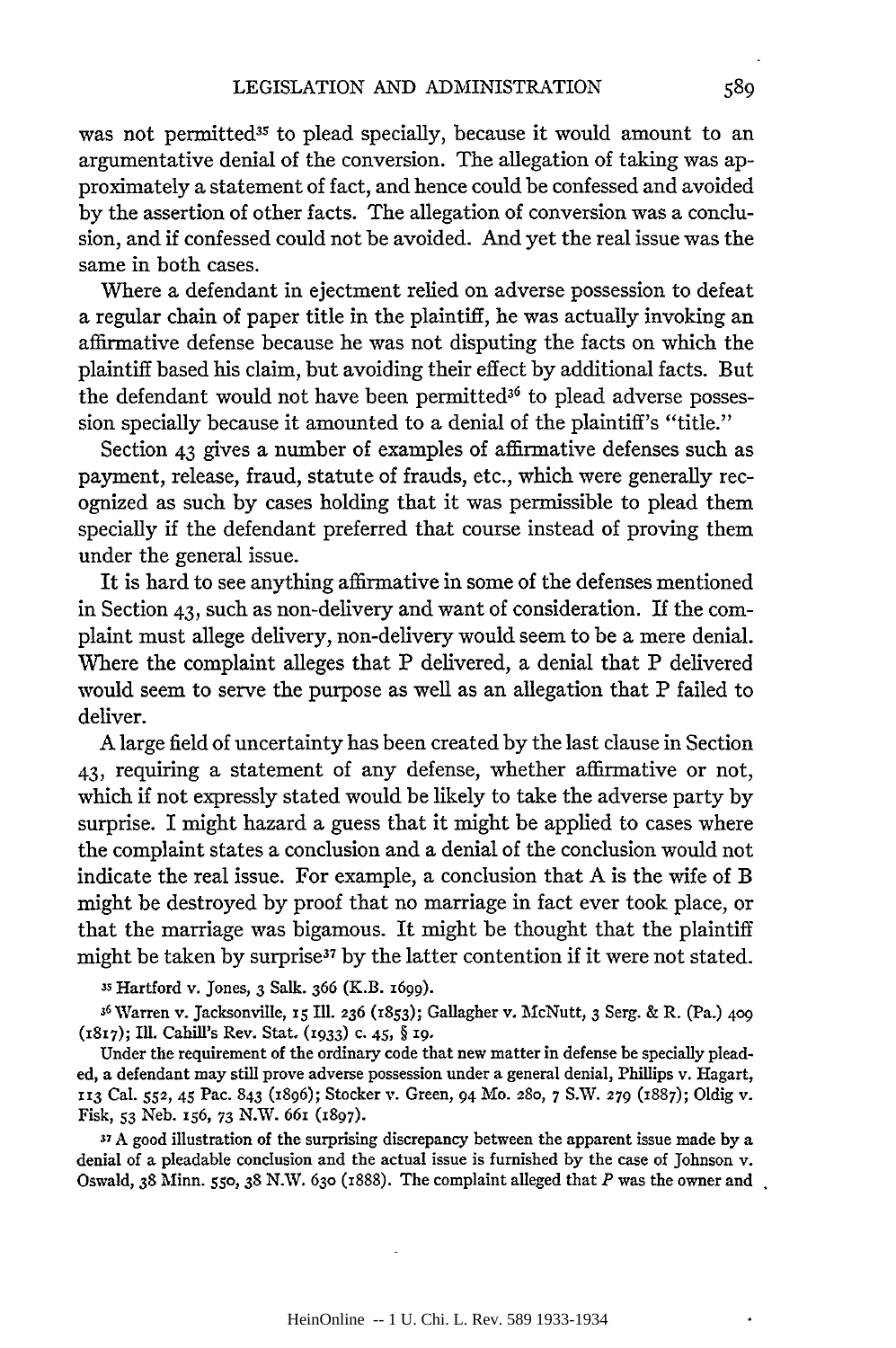The Act is not clear<sup>38</sup> on the subject of equitable defenses, and the question will doubtless arise to perplex the pleader.

There are many cases where a legal claim may be defeated **by** resort to equity. **A** claim for damages for the breach of a written contract may be defeated **by** the reformation of the instrument.

From the standpoint of the whole law of the land it might be said that equity furnished a defense to the legal claim. In this sense we may speak of "equitable defenses."

From a procedural standpoint the defendant in the legal action had an equitable cause of action, the enforcement of which gave him a legal defense. Many of these defensive equitable causes of action have **by** a natural process of evolution developed into legal defenses, and may be relied on as such.

At an earlier period of the law, payment of the mortgage debt after default did not revest the title in the mortgagor. He had no defense to an action of ejectment **by** the mortgagee, but was forced to proceed **by** bill in equity to obtain a release which would give him a defense. Today payment of the mortgage debt, though after default, discharges the mortgage. Formerly an estoppel *in pais* was not available at law in any case. Today such estoppels are recognized as legal<sup>39</sup> defenses to many actions.

So far as equitable causes of action have become legal defenses they stand on the same basis as any other legal defenses.

Most of the Codes, following the New York Code, provide that a defendant might set up as many defenses as he had, whether legal or equitable. Such equities as had already become legal defenses were not affected

**38 C.P.A. § 43(2),** provides for alternative statements, "or, when they appear in different counts or defenses (whether *legal* or *equitable)* he may state the counts or defenses which con**tain** them in the alternative. **. .** *2"* (italics supplied).

Rule II of the Illinois Supreme Court lends some color to the idea of equitable defenses: . "Where complaints, counterclaims or *defenses* combine matters at law and *in equity,* which could not have been united in one proceeding prior to January **i, 1934 ... "** (italics supplied). These casual references to what might be thought to be "equitable defenses" are certainly not **as** explicit as **the** provisions of the New York Code, or of **U.S.** Judicial Code **§ 27 4b.** The New York Code **§** x5o, as amended in **1852,** now N.Y. **C.P.A. § 262 (1928)** provides:

**"A** defendant may set forth in his answer as many defenses or counterclaims, or both, as he has, whether they are such as were formerly denominated legal or equitable."

**U.S.** Judicial Code **§ 274b, [38 Stat.** *956* **(x915), 28 U.S.C. § 398 (1928)],** provides:

"That in all actions at law Equitable Defenses may be interposed **by** answer, plea, or replication without the necessity of filing a bill on the equity side of the court."

**<sup>39</sup>**Kirk v. Hamilton, **102 U.S. 68, 26 L.Ed. 79** (r8o).

possessed of certain chattels and that *D* took and converted them. The answer was a general denial. *P* relied on a sale and delivery of the chattels to him **by** *X.* It was held competent for *D* to "disprove" P's title, **by** proof that *D* had been induced **by** fraudulent representations to sell the chattels to X and that *P* purchased from X with notice, and that *D* had rescinded, etc.